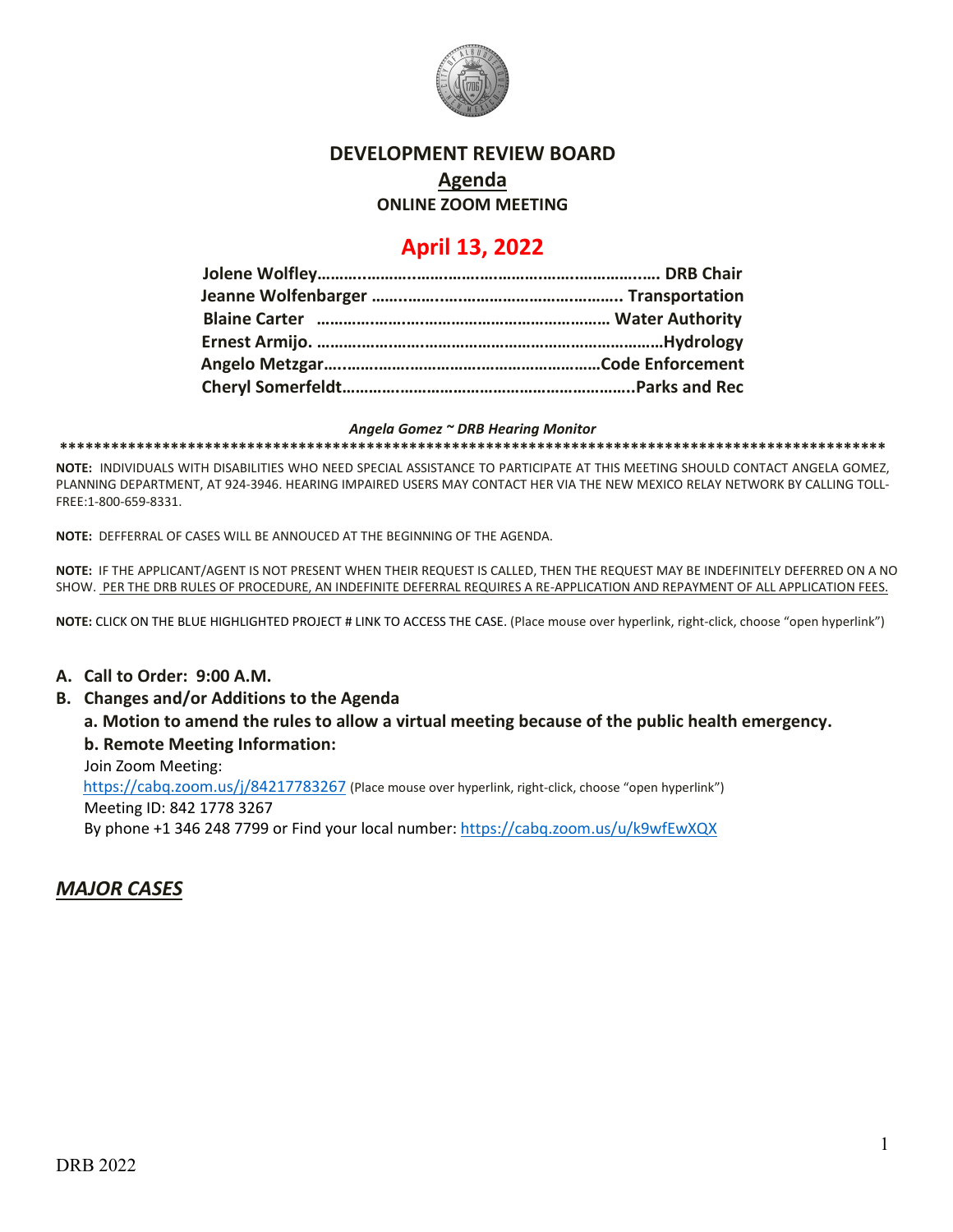**1.**

## **[PR-2021-005628](http://data.cabq.gov/government/planning/DRB/PR-2021-005628/DRB%20Submittals/) IDO 2020 SD-2021-00214 – PRELIMINARY PLAT**

**BOHANNAN HUSTON INC.** agent for **MDS INVESTMENTS, LLC** requests the aforementioned action(s) for all or a portion of: **TRACT A-1-A-1-A, MESA DEL SOL INNOVATION PARK** zoned **PC**, located on **UNIVERSITY BLVD SE between STRYKER RD and UNIVERSITY BLVD** containing approximately **1598.6338** acre(s). **(R-14, S-14-17, T-15- 17)** *[Deferred from 11/17/21, 12/8/21, 12/15/21, 1/5/22, 1/12/22, 2/2/22, 2/9/22, 3/2/22, 3/9/2, 3/16/22, 3/30/22]*

**PROPERTY OWNERS**: MDS INVESTMENTS, LLC

**REQUEST**: PRELIMINARY PLAT AND BULK LAND PLAT FOR FUTURE TRACT N AND THE RE-PLAT OF TRACT A-1-A1-A TO DEDICATE RIGHT OF WAY FOR MESA DEL SOL TOWN CENTER.

## **2. [PR-2021-005195](http://data.cabq.gov/government/planning/DRB/PR-2021-005195/DRB%20Submittals/) SI-2021-01747 – SITE PLAN**

**DEKKER/PERICH/SABATINI – WILL GLEASON** agent for **JC SIX LLC** requests the aforementioned action(s) for all or a portion of: **TRACT 6A-1, UNIT 1, JOURNAL CENTER PHASE 2** zoned **MX-H**, located on **7501 JEFFERSON ST NE between JEFFERSON ST and MASTHEAD ST NE** containing approximately **5.1536** acre(s). (**D-17)** *[Deferred from 11/10/21, 12/1/21, 12/15/21, 1/5/22, 1/19/22, 2/2/22, 2/16/22, 3/30/22]*

**PROPERTY OWNERS**: JC SIX LLC **REQUEST**: SITE PLAN APPROVAL REQUEST FOR MULTI-FAMILY APARTMENT HOME COMMUNITY

*\*\* AGENT REQUESTS DEFERRAL TO MAY 18TH, 2022.*

#### **3.**

### **[PR-2018-001398](http://data.cabq.gov/government/planning/DRB/PR-2018-001398/DRB%20Submittals/)**

**SD-2021-00242 – PRELIMINARY PLAT VA-2021-00447– SIDEWALK WAIVER SD-2021-01966 – EPC FINAL SITE PLAN SIGN OFF**

**JAG PLANNING & ZONING/JUANITA GARCIA** agent for **DARRYL CHITWOOD – ECO GREEN BUILDING** requests the aforementioned action(s) for all or a portion of: **TRACT B, LANDS OF ELLA G. ROSSITER** zoned **PD**, located on **704 GRIEGOS RD NW between 7TH ST NW and 9th ST NW** containing approximately **0.75** acre(s). (**F-14)** *[Deferred from 12/15/12, 1/5/22, 1/26/22, 2/16/22, 3/2/22, 3/16/22, 3/30/22]*

**PROPERTY OWNERS**: DARRYL CHITWOOD **REQUEST**: PRELIMINARY PLAT, SIDEWALK WAIVER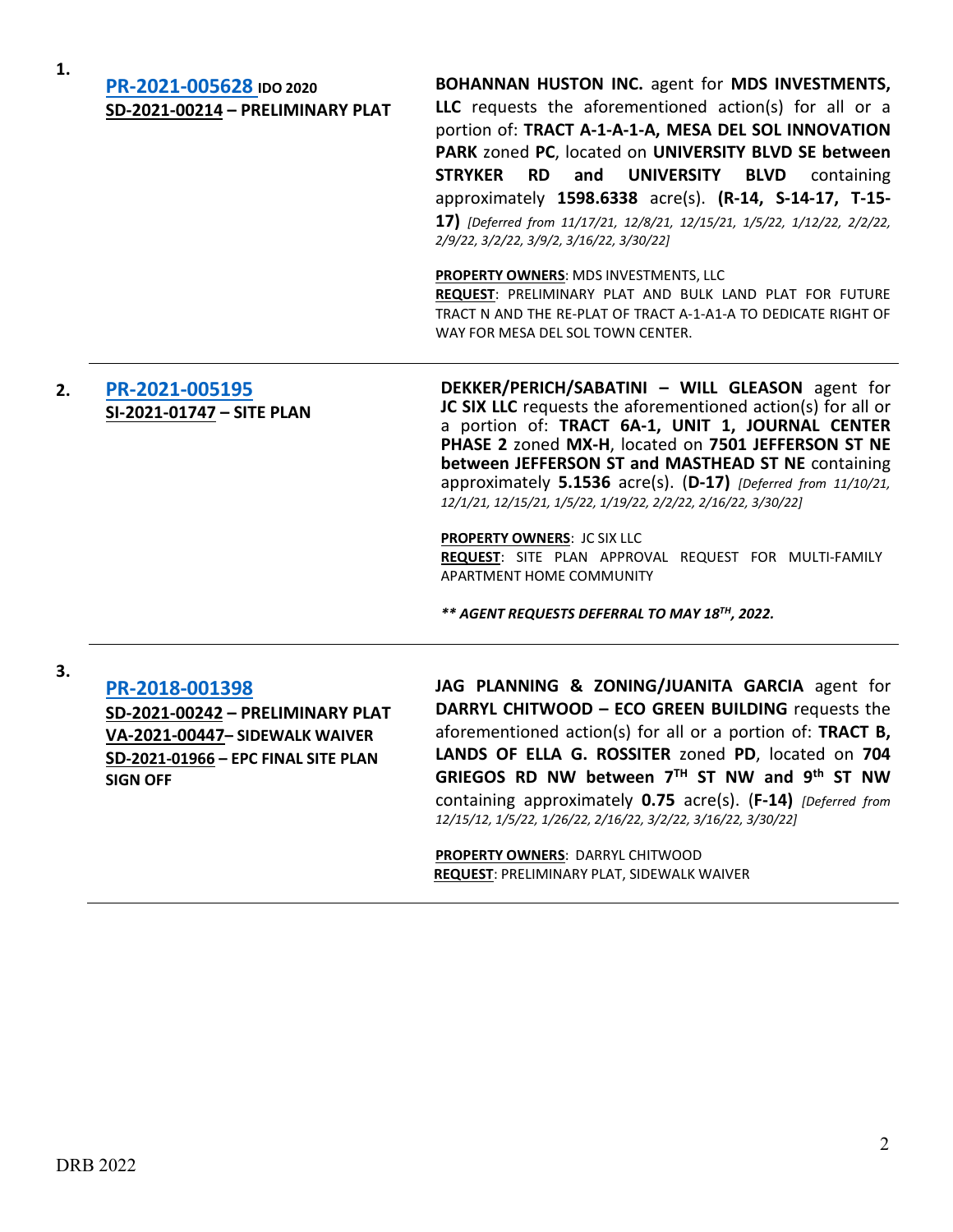| 4. | PR-2021-005984<br>SD-2022-00014 - VACATION OF<br><b>RIGHT OF WAY</b>                                                                                            | JAG PLANNING & ZONING, LLC/JUANITA GARCIA agent for<br>VICTOR WUAMETT/HERREN-OPHIR requests the aforeme-<br>ntioned action(s) for all or a portion of: LOT B-1, LOT A-1 &<br>LOT 11 BLOCK 9, RIDGE PARK ADDITION zoned MX-L,<br>located at 2109-2111 SAN MATEO BLVD NE between<br><b>INDIAN SCHOOL NE and HAINES NE containing approx-</b><br>imately 0.4017 acre(s). (J-17) [Deferred from 3/9/22, 3/30/22]<br>PROPERTY OWNERS: HERRIN-OPHIR LLC<br>REQUEST: VACATE A PORTION OF SAN MATEO BOULEVARD                                                                                                                                                                    |
|----|-----------------------------------------------------------------------------------------------------------------------------------------------------------------|--------------------------------------------------------------------------------------------------------------------------------------------------------------------------------------------------------------------------------------------------------------------------------------------------------------------------------------------------------------------------------------------------------------------------------------------------------------------------------------------------------------------------------------------------------------------------------------------------------------------------------------------------------------------------|
| 5. | PR-2021-005439<br>SD-2022-00027 - PRELIMINARY PLAT                                                                                                              | MODULUS ARCHITECTS, INC. & LAND USE PLANNING<br>agent for DEEPESH KHOLWADWALA C/O SUN CAPITAL<br><b>HOTEL</b> requests the aforementioned action(s) for all or a<br>portion of: LT 2-A-1-B-2-B-2, 2-A-1-B-2-B-3, 3-A-1-A, ABQ<br>WEST UNIT 2, zoned MX-M, located on HIGH ASSETS WAY<br>between PASEO DEL NORTE NW and EAGLE RANCH RD<br>NW containing approximately 4.079 acre(s). (C-13) [Deferred<br>from 3/16/22, 3/30/22]<br>PROPERTY OWNERS: ZIA TRUST INC CUSTODIAN SHAFFER JASON A IRA<br>REQUEST: SUBDIVIDE 3 EXISTING PARCESL INTO 2 TRACTS, VACATE<br>EXISTING PRIVATE ACCESS, DRAINAGE, SIDEWALK AND UTILITY<br>EASEMENTS, GRANT CROSS LOT DRAINAGE EASEMENT |
| 6. | PR-2022-0006630<br>SD-2022-00024 - VACATION OF PUBLIC<br><b>EASEMENT</b><br>SD-2022-00025 - PRELIMINARY/FINAL<br><b>PLAT</b><br>VA-2022-00065 - SIDEWALK WAIVER | ALDRICH LAND SURVEYING agent for CARMEN SANDOVAL<br>requests the aforementioned action(s) for all or a portion<br>of: LOT 17, OXBOW VILLAGE zoned R-1D, located at 3809<br>OXBOW VILLAGE LN NW containing approximately 0.2240<br>$\text{acre(s)}.$ (G-11) [Deferred from 3/2/22, 3/16/22, 3/30/22]<br>PROPERTY OWNERS: SANDOVAL CARMEN<br>REQUEST: VACATE PORTION OF REMAINING ABCWUA PUBLIC<br>SANITARY SEWER AND WATERLINE EASEMENT                                                                                                                                                                                                                                   |
| 7. | PR-2021-006336<br>SI-2021-02091 - SITE PLAN                                                                                                                     | TIERRA WEST, LLC - VINCE CARRICA agent for DENNIS<br><b>ROMERO</b> requests the aforementioned action(s) for all or a<br>portion of: LOT 1, BLOCK 3 TOWN OF ATRISCO GRANT<br>zoned NR-BP, located on 10320 CENTRAL AVE SW between                                                                                                                                                                                                                                                                                                                                                                                                                                        |

**CENTRAL AVE and SUNSET GARDENS** containing approximately **4.0** acre(s). (**L-08)** *[Deferred from 1/5/22, 1/19/22, 1/26/22, 3/2/22, 3/9/22, 3/30/22]*

**PROPERTY OWNERS**: DENNIS ROMERO **REQUEST**: DRB SITE PLAN FOR SELF STORAGE FACILITY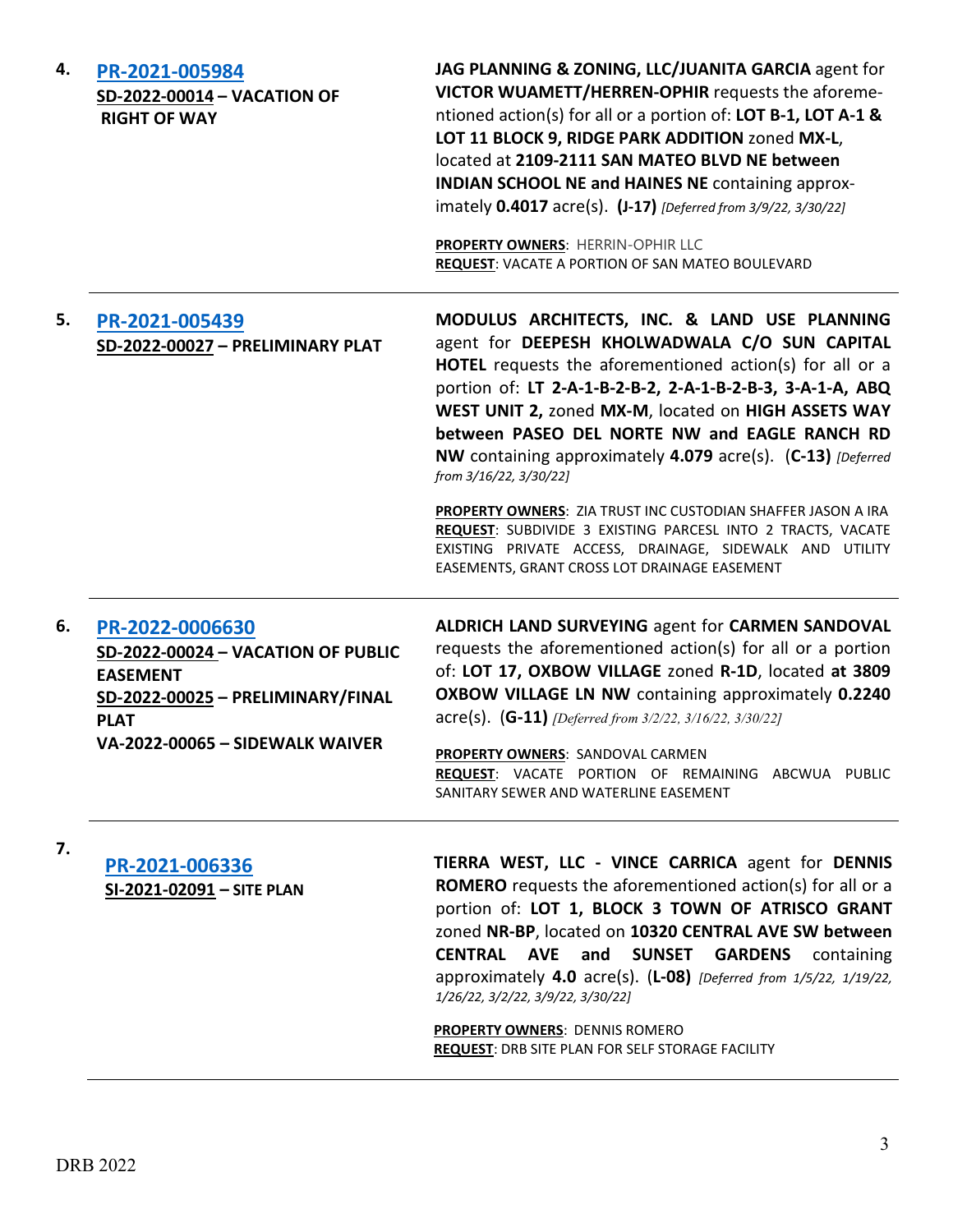# *MINOR CASES*

| 8. | PR-2019-003092<br>SD-2022-00009 - PRELIMINARY/FINAL<br><b>PLAT</b>                                           | TIERRA WEST, LLC agent for SWCW LLC requests the<br>aforementioned action(s) for all or a portion of: LOT 9-A<br>REPLAT OF LOTS 9 & 10, BLOCK 32, RIDGECREST ADDITION<br>zoned MX-M, located at 1425 SAN MATEO BLVD between<br>MATEO BLVD and GIBSON BLVD containing<br><b>SAN</b><br>approximately $0.28$ acre(s). (L-17) [Deferred from $2/2/22$ , $2/16/22$ ,<br>3/2/22, 3/9/22, 3/30/224/6/22]<br>PROPERTY OWNERS: SWCW LLC<br>REQUEST: MINOR PRELIMINARY/FINAL PLAT REVIEW                                                                                                                                                      |
|----|--------------------------------------------------------------------------------------------------------------|--------------------------------------------------------------------------------------------------------------------------------------------------------------------------------------------------------------------------------------------------------------------------------------------------------------------------------------------------------------------------------------------------------------------------------------------------------------------------------------------------------------------------------------------------------------------------------------------------------------------------------------|
| 9. | PR-2022-006762<br>SD-2022-00043 - PRELIMINARY/FINAL<br><b>PLAT</b>                                           | ALDRICH LAND SURVEYING - TIM ALDRICH agent for<br>STEVEN R. CHAMBERLIN AND SUSAN CHAMBERLIN<br>requests the aforementioned action(s) for all or a portion<br>of: LOT 2, ALVARADO GARDENS zoned R-A, located at 2217<br>MATTHEW AVE NW between HARVEST LANE NW and<br><b>CORIANDA CT NW</b> containing approximately 0.5327<br>acres(s). (G-13) [Deferred from 3/30/22]<br>PROPERTY OWNERS: CHAMBERLIN STEVEN R & SUSAN<br>REQUEST: DIVIDE LOT 24 INTO 2 TRACTS, GRANT PRIVATE ACCESS<br>EASEMENT, PRIVATE SANITARY SEER AND WATER SERVICE EASEMENT<br>AND PUBLIC UTILITY EASEMENT<br>** AGENT REQUESTS DEFERRAL TO APRIL 20TH, 2022. |
|    | 10. PR-2019-002874<br>SD-2022-00059 - EXTENSION OF<br><b>INFRASTRUCTURE IMPROVEMENTS</b><br><b>AGREEMENT</b> | <b>BRAD ALLEN</b> requests the aforementioned action(s) for all<br>or a portion of: TRACTS A THRU C, COTTONWOOD POINTE<br>zoned MX-L, located at 9651 IRVING BLVD between<br>IRVING BLVD and EAGLE RANCE RD NW containing<br>approximately 6.7675 acre(s). (B-13)<br>PROPERTY OWNERS: EAGLE VISTA LLC ATTN: BRAD B ALLEN<br>REQUEST: EXTENSION OF INFRASTRUCTURE IMPROVEMENTS<br>AGREEMENT                                                                                                                                                                                                                                           |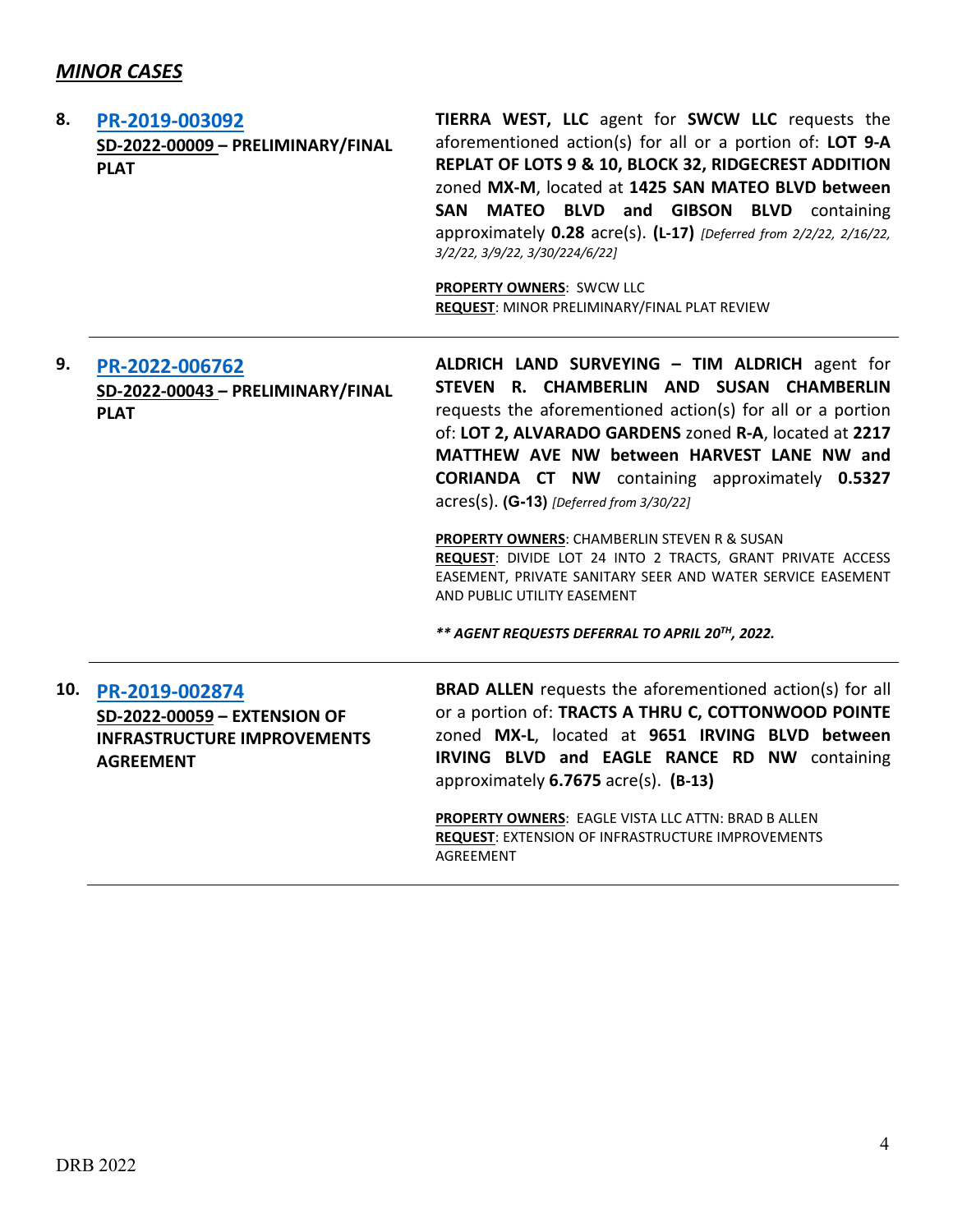|     | 11. PR-2021-006366<br>SD-2022-00060 - AMENDMENT TO<br><b>INFRASTRUCTURE LIST</b> | MODULUS ARCHITECTS & LAND USE PLANNING agent for<br>7B BUILDING AND DEVELOPMENT/VIA REAL ESTATE<br>requests the aforementioned action(s) for all or a portion<br>of: LOT 1 TRACT 112-A-2, BLOCK 2, DOUGLAS MACARTHUR<br>SUBDIVISION zoned MX-M, located at 5307 4TH ST NW<br>between 4TH ST NW and DOUGLAS MACARTHUR RD NW<br>containing approximately 1.4319 acre(s). (F-14)<br>PROPERTY OWNERS: MARTINEZ PROPERTY HOLDINGS LLC<br>REQUEST: AMENDMENT TO APPROVED INFRASTRUCTURE LIST                                      |
|-----|----------------------------------------------------------------------------------|-----------------------------------------------------------------------------------------------------------------------------------------------------------------------------------------------------------------------------------------------------------------------------------------------------------------------------------------------------------------------------------------------------------------------------------------------------------------------------------------------------------------------------|
|     | 12. PR-2021-005089<br>SD-2022-00037 - PRELIMINARY/FINAL<br><b>PLAT</b>           | <b>SUPREME INVESTMENTS, LLC</b> requests the aforementioned<br>action(s) for all or a portion of: LOT 2, PLAT OF FAITH<br>ADDITION zoned MX-T, located at 4700 EUBANK BLVD NW<br>between OSUNA RD. and LAGRIMA DE ORO RD containing<br>approximately 2.3467 acre(s). (F-21) [Deferred from 3/9/22,<br>$3/30/22$ ]<br>PROPERTY OWNERS: LUCERO STEVE & HOPE<br><b>REQUEST: SUBDIVIDE EXISTING PARCEL INTO TWO TRACTS</b>                                                                                                      |
| 13. | PR-2021-005009 IDO 2019<br>SD-2021-00091 - PRELIMINARY/<br><b>FINALPLAT</b>      | WAYJOHN SURVEYING INC. agent(s) for BLAKES LOTA<br><b>BURGER LLC</b> request(s) the aforementioned action(s) for all<br>or a portion of PARCELS 6 THRU 10, ATRISCO BUSINESS<br>PARK zoned MX-M, located at NE Corner of COORS BLVD<br>and FORTUNA ROAD, containing approximately 1.3523<br>acre(s). (J-10) [Deferred from 5/19/21, 7/14/21, 8/4/21, 8/18/21,<br>10/20/21, 12/1/21, 1/5/22. 2/2/22, 2/16/22, 3/2/22, 3/16/22, 3/30/22]<br>PROPERTY OWNERS: BLAKE'S LOTABURGER<br><b>REQUEST: COMBINE 5 LOTS INTO ONE LOT</b> |

### *SKETCH PLATS*

**14. [PR-2019-002485](http://data.cabq.gov/government/planning/DRB/PR-2019-002485/DRB%20Submittals/PR-2019-002485_April_13_2022%20(Sketch)/SK_PLT%20submittal%20ALL.pdf) PS-2022-00050 – SKETCH PLAT**

**WILSON & COMPANY / PAT JARAMILLO** agent for **ALBUQUERQUE PUBLIC SCHOOLS** requests the aforementioned action(s) for all or a portion of: **PORTION OF SAN MATEO PLACE NE ROW,** located on **SAN MATEO PL NE between CUTLER AVE NE and I-40** containing approximately **0.3948** acre(s). **(H-17)** 

**PROPERTY OWNERS**: **REQUEST**: ROW VACATION